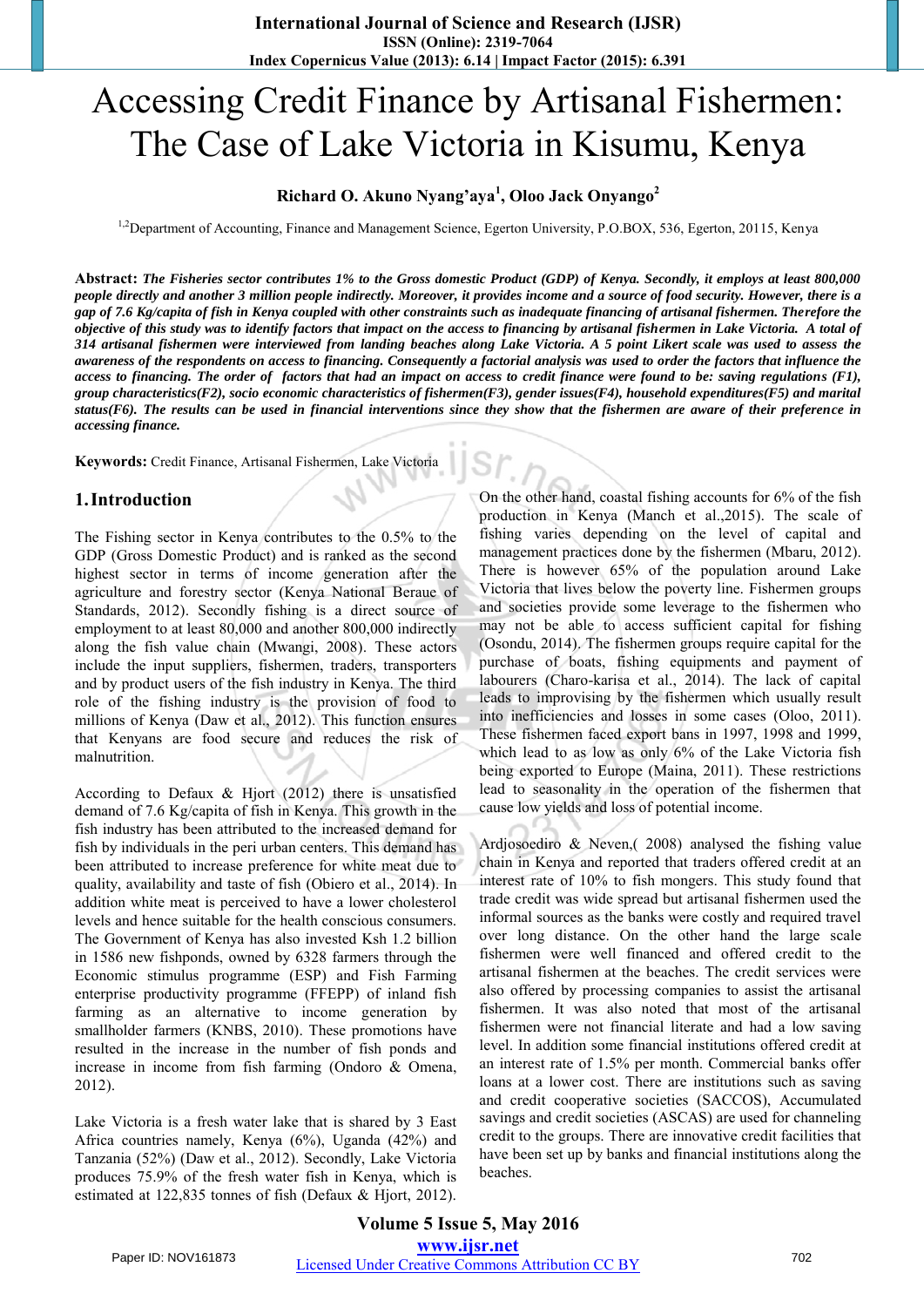# **2.Literature Review**

The following section reviews literature that is related to access of credit in aquaculture and the factors that affect the access of credit by small scale fish farmers. The review shows the gaps that the current study aimed at filling.

#### **2.1 Access to credit finance in aquaculture**

Access to credit by artisanal fishermen has been analysed in different studies. (Okwu,et al., 2011) analysed the information needs of artisanal fishermen in Nigeria and reported that there was limited information related to the access of credit by artisanal fishermen. Therefore they recommended improved extension services to artisanal fishermen to enable them access more information related to credit access. A study by (Mwaijande &Lugendo, 2013)found that 49% of the surveyed fishermen in Tanzania were constrained in access to credit or loans and resulted in using their own funds for fish farming. In addition the study found that few of the artisanal fishermen were able to access loans from financial institutions.

Opondo (2011) analysed the fishermen and the trade in Lake Victoria in relation to the colonial policy. The analyses showed that the colonial government had introduced credit facilities but were not improved by successive governments. Further this study by Opondo (2011) suggested that there would be an increased production once credit was accessed by artisanal fishermen. However initial credit provision was skewed to favour the white settlers and farmers, which disadvantage the native fishermen. The study highlighted the lack of access to credit as a hindrance in the development of fisheries in Kenya during the colonial and post-colonial periods.

Fish farming has been examined as a means of improving the livelihoods of fishermen in Lake Victoria, Kenya. A study by (Jacobi & Colombi, 2013) showed that the Lake Basin Development Authority (LBDA) was the only agency that provided credit facilities to farmers that were organised in groups. In addition the Government of Kenya offered credit for fish farming through Agricultural Finance Corporation (AFC).However the number of artisanal fishermen that use credit still was low despite the demand of fish in the international markets (Defaux & Hjort,).

Ruddle (2011) assessed the informal credit schemes in fishing communities in Vietnam. The credit was organised formally and informally then used to finance the purchase of boats and operations of the fishermen. This credit was obtained from banks, family members, friends and money lenders. The stringent lending conditions and high interest rates in the informal credit sector made it unattractive for artisanal fishermen. The rate of obtaining credit from family members ranged between 20 to 55%.Further the level of credit was between 100 to 300% of the annual profits.

Thompson & Mafimisebi (2014) reported that over 87% did not have any access to credit among the catfish aquaculture in Nigeria. Olaoye et al., (2013) found that the lack of groups among artisanal fishermen affected the access to credit and information by fishermen. However 63.5% of the respondents did not consider the lack of credit as a hindrance to the development of fisheries.

Jentoft & Onyango (2010) assessed artisanal fisheries in Bangladesh and Tanzania. The study showed that artisanal fishermen were constrained in the access of credit due to the lack of collateral and landed assets. Consequently fishermen relied on informal credit systems e.g. *Dandon,* which lead them to sell fish at prices that were 20-40% lower than the market prices. This caused the *dandodar* to be the owner of the family assets and fish. In addition the uncertain income of the fishermen caused difficulties in repayment of the loans from micro creditors.

Oloo (2011) conducted a survey on the influence of fish farming on the economy of Kisumu in Kenya. Access to credit for fish farming was found to be a major constraint for fishermen who were not cooperative members. The cooperative members on the other hand were able to repay loans and had alternative sources of income. There was however non cash credit organized among the traders, when obtaining fish stocks.

Kariuki (2011) reported that fish traders in different outlets in Kenya use informal sources of credit. A total of 50% of the traders used "*merry go rounds*", 17% used family and friends, while 21% used financial institutions and formal banks to access credit for their operations. The credit was used for purchase of fish stock, equipments and to facilitate daily operations.

# **2.1 The determinants of accessing credit in aquaculture**

(Olale & Henson, 2013) assessed the income diversification among the fishermen in Western Kenya. The results of the study showed that access to credit, education level and membership in associations were key determinants of the diversification of income among the fishermen in Western Kenya. Osondu (2014) reported that there was a significant association between access to credit and production among the fishermen in Nigeria. There were 63.9% of the farmers in the study without access to credit. Despite the low access to credit the fish farming had a benefit cost ratio (BCR) of 2.20 and RORCI of 90%.

Acquah & Abunyuwah (2011) established a significant relationship between access to credit and the decision to become a fisherman in Ghana. On the other hand the same study showed that respondents cited: lack of storage facilities  $(57\%)$ , lack of credit  $(85\%)$ , high transport costs  $(45\%)$ , unpredictable weather conditions and low governance assistances were the main constraints in fish farming.

# **2.2 Conceptual Framework**

The three main finance theories applicable to this study are Utility Theory, Trade-off Theory and Pecking Order Theory. The Utility Theory was advanced by Fishburn in the 1968 (Fishburn, 2010). The theory is used in selecting investments. In this theory, it is noted that decision makers can either be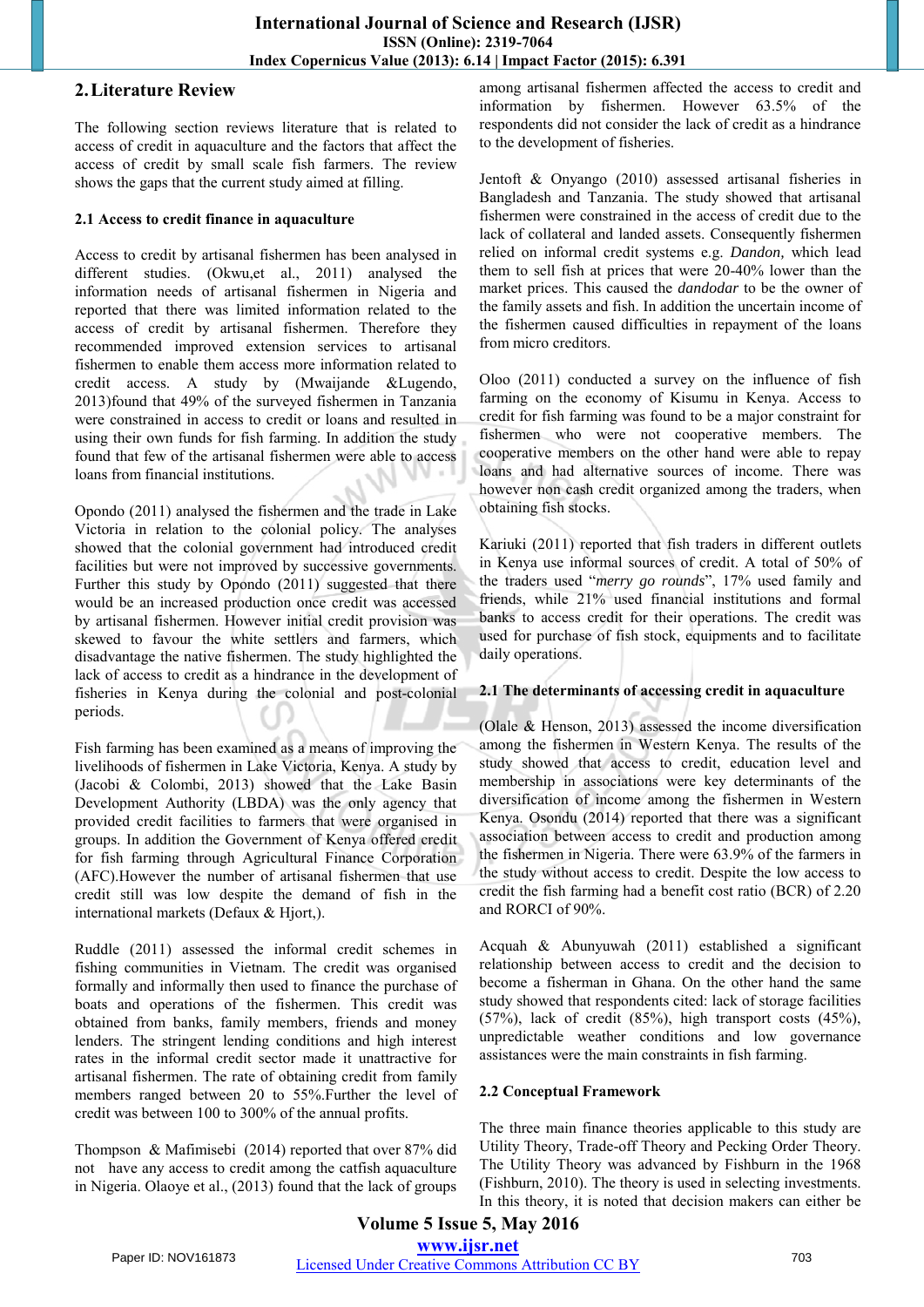### **International Journal of Science and Research (IJSR) ISSN (Online): 2319-7064 Index Copernicus Value (2013): 6.14 | Impact Factor (2015): 6.391**

risk takers, risk averse or risk neutral individuals. One cannot be able to tell with certainty whether a decision maker will choose a project with high expected returns and a high standard deviation or a project with a comparatively low expected return and low standard deviation under this theory. It has been explained in the literature that most financial institutions are not willing to give loans to fishermen fearing the risk involved. Their decision is therefore that of a risk averse investor. To a risk averse investor the amount to be invested is a function of risk involved. Such risks to a fisherman are factors influencing access to financing. The theoretical model can be given as (Pike et al.,2012):

 $I = F(R)$  or  $C = F(CC)$ , where: I refers to Credit amounts lent by investors/amounts of financing received, R refers to Default Risks and CC refers to Credit access constraints/factors influencing access to financing and Caccess to financing

The related curve under utility theory is shown in figure 1.1 below:



In mathematical programming, we can derive the objective function of optimizing borrowing costs as: Minimize-Interest and fees paid to the lender and Maximizeopportunity costs of compensating balances. The Trade-off Theory recognizes that firms seek to exploit the lower cost benefits of borrowing especially the tax shield (Frank & Goyal, 2007). At the same time the firms are reluctant to increase the financial risks entailed in entering contractual commitments to make ongoing interest and capital repayments. The firms trade- off returns against the risks. The firms enjoying higher and more stable profit level can operate at higher borrowing levels. The smallholder fishermen due to their earning levels can operate only at lower borrowing levels in order to avoid risks. According to this theory the relationship between borrowing risks and returns can be expressed as;

 $B = kR$  Where: B refers to The risks of borrowing, R refers to Returns, earnings or profits and refers to Constant or other factors

The Pecking Order Theory suggests that firms or borrowers have an order of priorities in selecting among alternative forms of finance (Franz and Goyal, 2007). Firms first, prefer the use of internal finance generated by operating cash flows. Second, they prefer to borrow when internal sources are

drained and third they regard selling new shares almost as a last resort. According to (Pike et al., 2012), this order of preference lies in information asymmetry in that managers know far more about the firms performance and prospects than outsiders and are more inclined to issue shares when they believe the shares are overvalued.

Fishermen would rather use their internally generated funds rather than borrowed funds due to difficulties in accessing external financing as explained by the Pecking Order Theory (Frank &Goyal, 2007). Since internal financing is regarded as the cheapest source of finance and the theory gives the order of preference starting with internally generated funds. It implies that financing is a function of costs. An increase in financing implies decrease in costs. This can be illustrated using the following mathematical model:  $F = f(C)$  and  $F =$  $1/C$  Where:  $F -$  Amounts of funds accessed by the fishermen and  $C - \text{Costs of financing.}$ 

There are socio-demographic factors such as Gender, Age, Marital Status, Experience, and Education which influence access to financing (Kumar et al., 2008). Other factors such as Location, Awareness, Membership of a Cooperative Society or Loan Groups, Cost of Finance, Collateral, Fishing Income, Expenditure on social satisfaction and Household Role, Savings and Other Sources of Income also influence access to financing. The following diagram (Figure 2) represents the framework



**Figure 2:** Conceptual Framework

All forms of financings are inputs into fishery activities. If the factors limiting access to financing are eliminated, it is hoped that the funds will be available for use by fishermen in fishing activities. Proper use of these funds for example in purchasing the more efficient fishing equipment will result into greater harvesting. The fishermen will therefore earn more from the sale of their catch. Part of this earning can be reinvested for a further increased income from fishing (Matiya & Wakabayashi, 2005)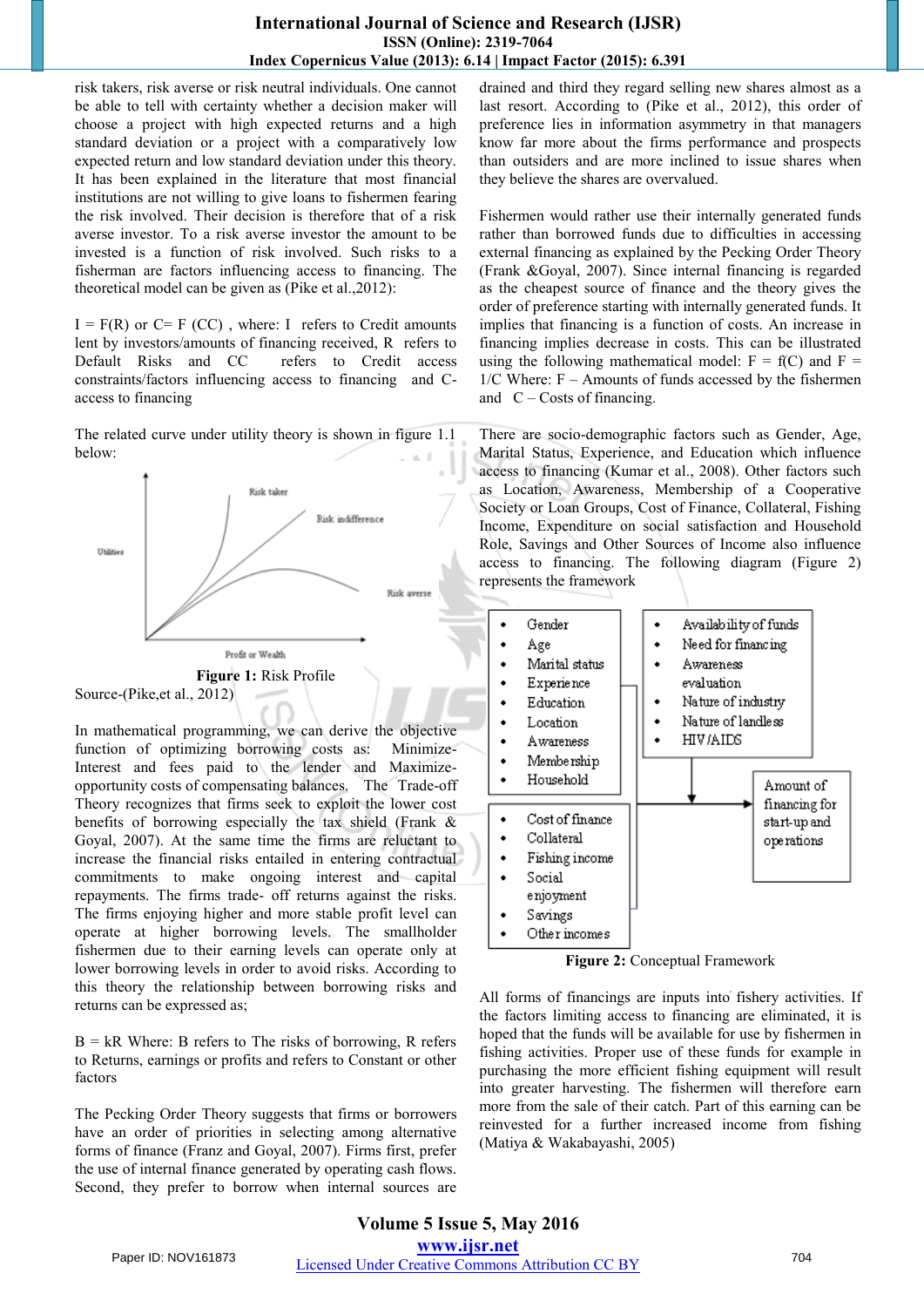## **3.Research Methodology**

This section discusses the methods that were used in the collection and analysis of data for the study.

#### **3.1 Area of Study**

Lake Victoria has an estimated area of  $184,200$  Km<sup>2</sup> and is surrounded by 5 countries namely: Kenya, Burundi, Tanzania, Uganda and Burundi. The distribution of the percentage of the water surface that is found in 3 countries are Kenya (6%), Tanzania (49%) and Uganda (45%) (The World Agro forestry Center (WAFC, 2006).The altitude of the Lake Victoria Basin ranges from 1135 meters above sea level to 4,000 m.a.s.l at the Mt Longonot peak (Raburu, 2012).

The population of the lake basin is estimated at 35 million people (Drankensberg et al., 2007 in Maina, 2012).There are many economic activities including fisheries, mining, tourism, farming among others that are carried out in the Lake basin. However, the poverty rates around the Lake Basin are still high at 60-65% US\$/day. The study was carried along Lake Victoria, Kenya in the districts of Busia, Bondo, Kisumu, Nyando, Rachuonyo, Suba and Migori where fishing is practiced. It covered the landing beaches in the districts.

### **3.2 Research Design**

The research design used was descriptive survey design. The design required collection of quantifiable information from the fishermen (Kothari, 2004). Both quantitative and qualitative data were used in the survey. It involved collecting information relating to factors influencing access to financing from representative groups and comparing with amounts finances obtained by fishermen. Since fishery activities along Lake Victoria is organised into beaches, groupings into beaches was considered before the actual collection of data from the fishermen was done.

The research targeted the smallholder fishermen in Lake Victoria, Kenya numbering 10941. The population ideally included the crew members. The fishermen are organised into landing beaches managed by Beach Management Units (BMUs). There are 265 landing beaches with an average of 10 boats. Each boat has an average of 4 crew members per one expedition.

#### **3.3 Sampling**

The sampling methods used were cluster sampling and systematic random sampling procedures. This method was appropriate for the population which was very large and scattered over a wide geographical area (Barreiro & Albandoz, 2001). The method involved random selection of 10 beaches. All fishermen in the selected beaches were included in the sample for data collection. The 265 landing beaches were listed in a random order  $1 - 265$  and sampled systematically from the  $1<sup>st</sup>$  landing beach and then every  $26<sup>th</sup>$ beach was included in order to obtain the 10 beaches

required. The sampling technique used gave equal chances for every fisherman to be included in the study and was more reliable per unit cost (Kothari, 2004).

#### **3.4 Data Analysis**

The following section discusses factor analysis, which was used in the analysis of data in the present study.

### **3.4.1 Factor analysis**

Factor analysis is a procedure that is used to extracts factors from an original set of data based on the proportion of their variance (Yong & Pearce, 2013).Factor analysis also investigates the underlying relationship between variables  $Y_1, Y_2, Y_3, \ldots, Y_l$  and unobservable factors  $F_1, F_2, F_3, \ldots, F_k$ (Tryfos, 2001). The two types of factor analysis that are commonly used in data reduction are exploratory factor analysis(CFA) and confirmatory analysis(CFA) (Decoster & Hall, 1998).

According to Yong & Pearce (2013), two variables in a factor should not be correlated to other factors. A factor should have at least 3 variables depending on the design. The variables can be expressed as a function of the underlying factors and therefore these results into the following functions:

Yi=β+β10F+ βF+ βF+ βF+e1……………………………...(1)  $Xj = a_{j1}F_1 + aj2F_2 + \ldots + a_{jm}F_m + e_j, \ldots + \ldots + a_{j}G_j$ where  $j=1, 2, \ldots, p$  and  $a_{j1}, a_{j2} \ldots a_{jm}$  are the factor loadings. The specific or unique factor is shown by  $e_i$ , while aj1 indicates jth variable loads on the  $1<sup>st</sup>$  factor (Yong and Pearce, 2013).

According to Tryfos (2001), the error term e shows that some of the variation is not explained by the variables; hence the hypothesized relationships are not exact. Further the error terms are assumed to be independent of one another and such that E (ei) = 0 and var (ei) =  $\sigma^2$ <sup>2</sup> The parameter  $\beta_{ij}$  are referred to us loadings. The unobservable factors  $F_i$  are independent of each other and their error terms such that  $E(F_i) = 0$  and var  $(F_i) = 1$ . The relationships explained constitute the common factor model (Decoster & Hall, 1998).According to Decoster & Hall (1998), the seven basic steps that are involved in the exploratory factor analysis (EFA) include: Collection of measurements, Production of the correlation matrix, Selection of number of factors for inclusion based on Kaiser Criterion and the scree plot. The selection of factors is based on eigenvalue greater than 1, but this factors can be confirmed using the screen test and parallel analysis (Costello & Osborne, 2005).

# **4.Results and Discussion**

#### **4.1 Demographic characteristics of households**

The results of the household characteristics of the fishermen are presented in the Table 1.These includes the gender, age, marital status, experience in fishing, schooling levels and the location of the households. The average age of the household head was 35 years. Secondly, the average experience was 13.7 years and households were located an average of 10.6 Km from the households.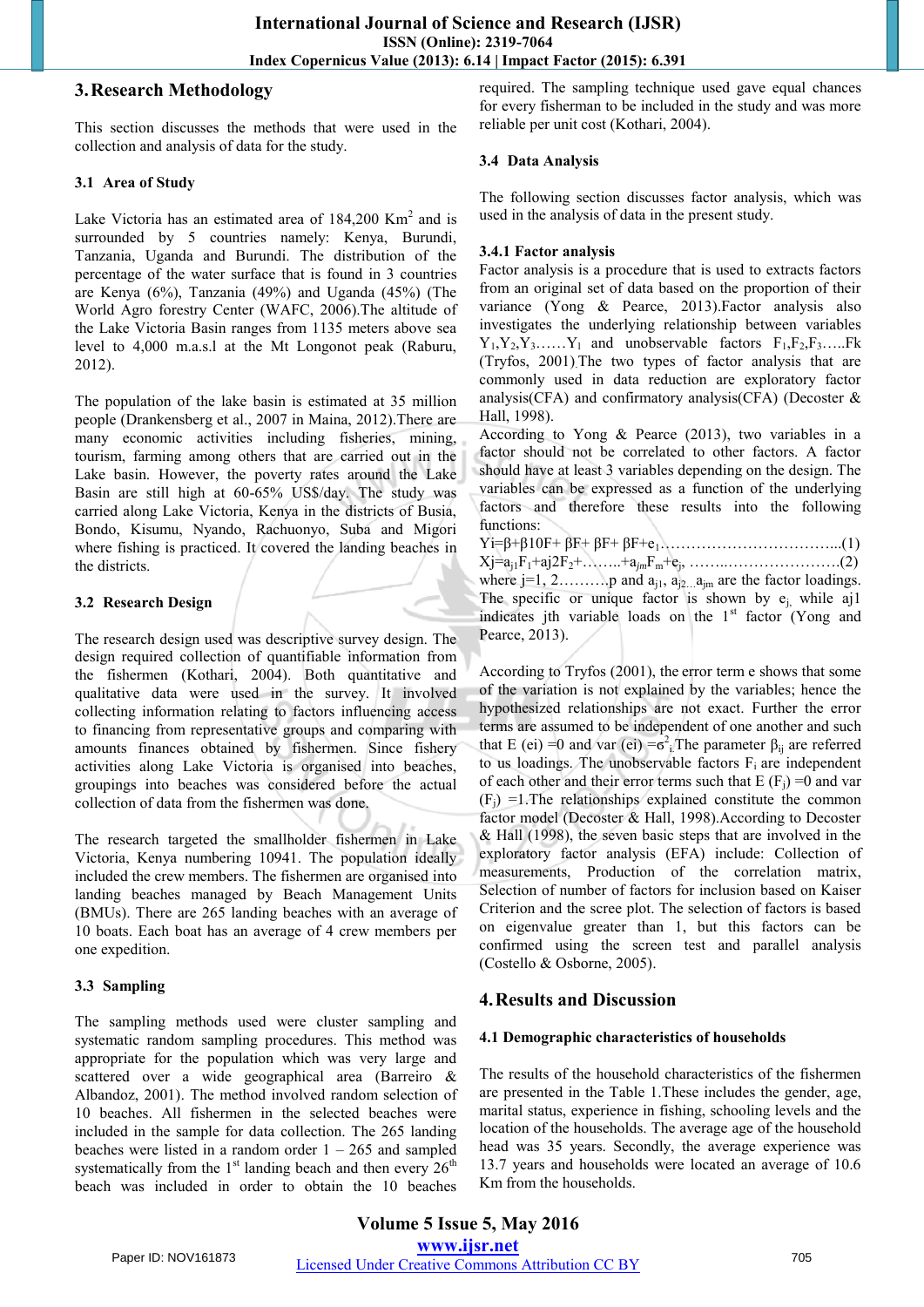#### **International Journal of Science and Research (IJSR) ISSN (Online): 2319-7064 Index Copernicus Value (2013): 6.14 | Impact Factor (2015): 6.391**

**Table 1:** Demographic characteristics of households

| Variable                   | Mean     | Std. Dev. | Min | Max |
|----------------------------|----------|-----------|-----|-----|
| Age (years)                | 35.24204 | 13.54647  | 14  | 83  |
| Experience (years)         | 13.74204 | 10.59419  |     | 60  |
| Location to finance $(Km)$ | 10.66242 | 6.943914  |     | 25  |
|                            |          |           |     |     |

#### **4.2: Socio economic characteristics of fishermen**

The majority of the household heads (89%) was male and married (82%), moreover most of them had completed secondary school (Table 2).

Source: Research data(2012) n=314

| Table 2: Socio economic characteristics of fishermen |           |            |                                    |           |                |
|------------------------------------------------------|-----------|------------|------------------------------------|-----------|----------------|
| Sex of house hold head                               | Frequency | Percentage | <b>Education level</b>             | Frequency | Percentage     |
| Male                                                 | 278       | 89         | No schooling                       | 6         |                |
| Female                                               | 36        | 11         | Lower primary                      | 37        | 12             |
| <b>Marital status</b>                                |           |            | Full primary                       | 57        | 18             |
| Yes                                                  | 257       | 82         | Secondary school not complete      | 85        | 27             |
| N <sub>o</sub>                                       | 57        | 18         | Full secondary                     | 122       | 39             |
| Savings (Ksh.)                                       |           |            | Post-secondary                     | $\tau$    | $\overline{2}$ |
| $1 - 1000$                                           | 95        | 30         | <b>Weekly incomes(Ksh)</b>         |           |                |
| $1001 - 2000$                                        | 43        | 14         | 1-6000                             | 215       | 69             |
| $2001 - 3000$                                        | 30        | 10         | 6001-12000                         | 76        | 25             |
| $3001 - 4000$                                        |           | 2          | 12001-18000                        | 11        | 3              |
| $4001 - 5000$                                        | 9         | 3          | 18001-24000                        | 11        | 3              |
| No Saving                                            | 130       | 41         | <b>Reasons for joining fishing</b> |           |                |
| Use of finance                                       |           |            | Family members                     | 94        | 30             |
| Purchase of equipments                               | 213       | 68         | Food                               | 135       | 43             |
| Daily operations                                     | 31        | 10         | Friends                            | 69        | 22             |
| Other uses                                           | 69        | 22         | Others                             | 15        | 5              |

#### **4.3 Access to finance by fishermen**

The findings show that 83% of the fishermen interviewed accessed funds when starting their operations while the remaining 17 % started fishing without any form of financing. Table 4.8 below shows the sources of start-up finance used by the fishermen.

|                                   |           |                | <b>Table 3:</b> Fishermen and credit financing characteristics |              |                |
|-----------------------------------|-----------|----------------|----------------------------------------------------------------|--------------|----------------|
| Source of finance                 | Frequency | $\frac{0}{0}$  | Number of Cooperative societies or loans groups                | Frequency    | $\frac{0}{0}$  |
|                                   |           |                |                                                                | 70           | 22             |
| Own capital or savings            | 153       | 49             | $\mathfrak{D}$                                                 | 53           | 17             |
| Loan from friends or relatives    | 57        | 18             | 3                                                              | 41           | 13             |
| Loan from cooperatives or groups  | 27        | 9              | $\overline{4}$                                                 | 36           | 12             |
| Loan from banks                   | 24        | 7              | 5                                                              | 13           | 4              |
| No financing                      | 53        | 17             | 6                                                              | <sub>6</sub> | $\overline{c}$ |
| <b>Total</b>                      | 314       | 100            | No memberships                                                 | 95           | 30             |
| Value of collateral and financing |           |                | <b>Constraint to receiving credit finance</b>                  |              |                |
|                                   |           |                |                                                                |              |                |
| 1-50000                           | 71        | 23             | Uncertainty of repayment                                       | 82           | 26             |
| 50001-100000                      | 38        | 12             | Lack of security                                               | 54           | 17             |
| 100001-150000                     | 32        | 10             | Shortage of funds                                              | 9            | $\mathbf{3}$   |
| 150001-200000                     | 20        | 6              | Low income                                                     | 20           | 6              |
| 200001-250000                     | 16        | 5              | No saving                                                      | 13           | 4              |
| 250001-300000                     | 5         | $\overline{2}$ | Non membership                                                 | 8            | $\mathbf{3}$   |
| No collateral                     | 132       | 42             | Need to form groups                                            | 8            | 3              |

**Table 3:** Fishermen and credit financing characteristics

Source – Research Data (2012)

#### **4.4 Factors Influencing Access to Financing**

The results on Table 4 show the results of the factors influencing access to financing by fishermen. These results

include the percentages in the response on the Likert scale, mean and the ranking of the individual responses.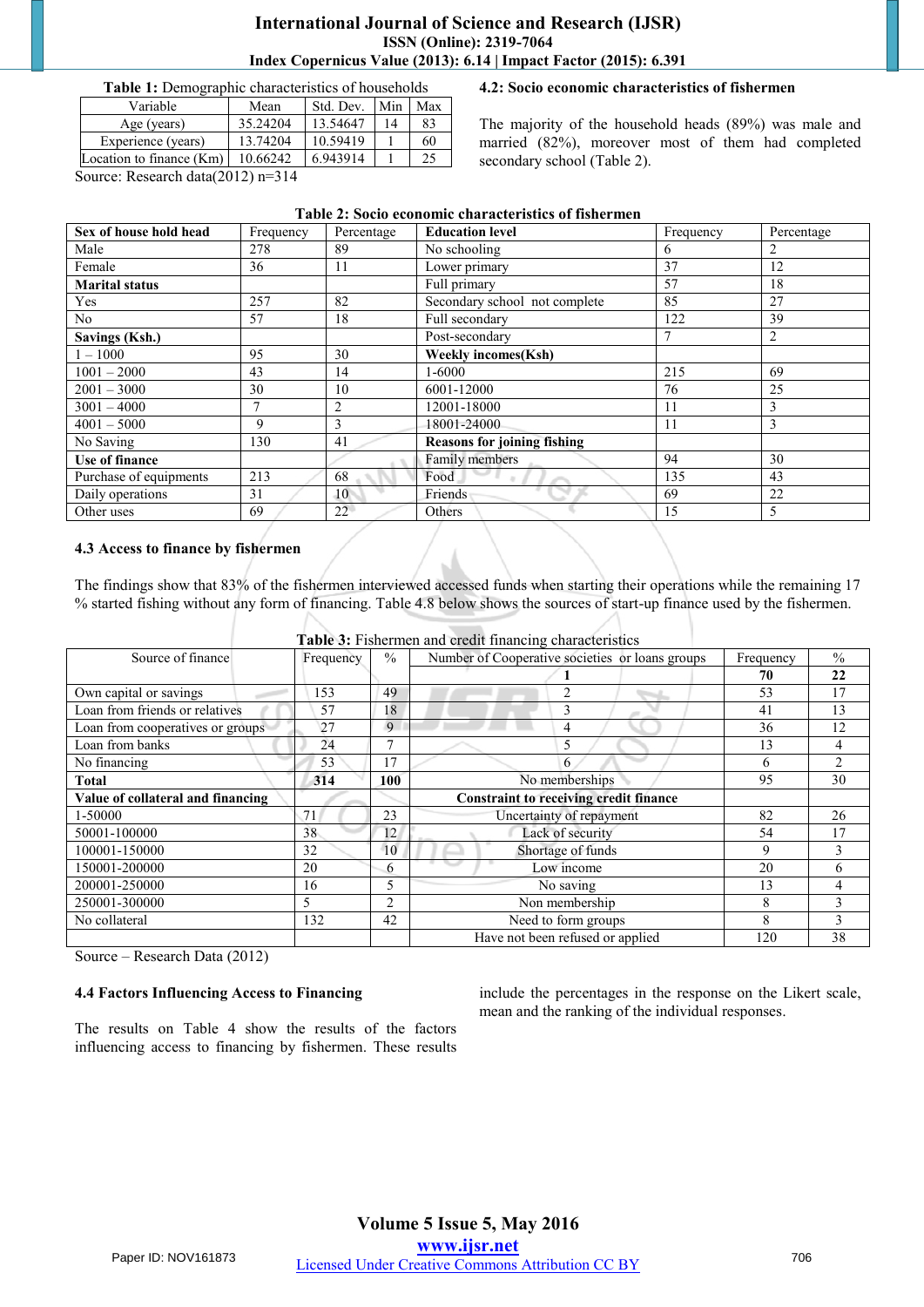| <b>International Journal of Science and Research (IJSR)</b>       |
|-------------------------------------------------------------------|
| <b>ISSN</b> (Online): 2319-7064                                   |
| Index Copernicus Value (2013): 6.14   Impact Factor (2015): 6.391 |

|                                                                                 |    | $\overline{2}$ | 3  | 4  | 5  | Total % | Mean     | Mode           |
|---------------------------------------------------------------------------------|----|----------------|----|----|----|---------|----------|----------------|
|                                                                                 |    |                |    |    |    |         | out of 5 |                |
| Gender is considered in accessing financing.                                    | 24 | 29             | 15 | 28 | 4  | 100     | 2.5      | 2              |
| Age determine access to financing                                               | 15 | 33             | 24 | 9  | 19 | 100     | 2.7      | 2              |
| Marital status is considered by lenders                                         | 38 | 28             | 10 | 8  | 16 | 100     | 2.1      |                |
| Experience in fishing determine access to financing                             | 19 | 5              | 9  | 29 | 38 | 100     | 3.6      |                |
| Education is important in accessing financing                                   | 12 | 24             | 29 | 16 | 19 | 100     | 3.0      | 3              |
| Nearness to a financial institution facilitate access to financing              | 9  | 19             | 6  | 32 | 34 | 100     | 3.6      | 5              |
| Fishermen are not informed about the various sources of financing               | 14 | 24             | 17 | 28 | 17 | 100     | 2.9      | 4              |
| Lenders consider membership in giving out funds                                 | 6  | 18             | 13 | 28 | 38 | 100     | 3.7      | 5              |
| Charges by lenders determine access to financing                                | 7  | 27             | 24 | 28 | 14 | 100     | 3.2      | 4              |
| Lenders consider the value of collateral when giving out loans                  | 8  |                | 9  | 43 | 39 | 100     | 4.0      | 4              |
| Lenders consider earnings from fishing when giving loans                        | 16 |                |    | 24 | 52 | 100     | 3.9      | 5              |
| Fishermen spend their earnings extravagantly                                    | 27 | 19             | 38 | 14 | 2  | 100     | 2.2      | 3              |
| Household role compels a fisherman to seek financing for fishing activities     | 19 | 10             | 24 | 27 | 20 | 100     | 3.2      | 4              |
| Fishermen do not save part of their earnings                                    | 5  | 43             | 8  | 19 | 25 | 100     | 3.1      | $\overline{2}$ |
| Fishermen with other sources of income access more financing                    | 14 | 19             | 19 | 26 | 22 | 100     | 3.2      | 4              |
| <b>AVERAGE</b>                                                                  | 15 | 20             | 16 | 25 | 24 | 100     | 2.9      | 4              |
| $\sim$<br>$\blacksquare$<br>$\mathbf{1}$ $\mathbf{R}$ $\mathbf{A}$ $\mathbf{A}$ |    |                |    |    |    |         |          |                |

#### **Table 4:** Factors Influencing Access to Financing

**Source – Research Data (2012)** 

#### **4.5 Components Matrix of Factors**

The results on Table 5 show the factors of the matrix and the loadings of the variables on each factor. The variables that with high loadings on factor 1 were savings (0.708) and collateral (0.599), therefore this factor can be labeled as savings regulations. Secondly the variables memberships (0.568) and experience (0.548) had the highest loadings on factor 2 and therefore this factor can be labeled group characteristics. Third the variables other incomes (0.512) and gender (0.393) had highest loadings on factor 3; therefore this factor can be labeled as socioeconomic characteristics. Fourth the variables gender (0.619) and social enjoyment (0.448) loaded highest on the factor 4, therefore it can be labeled as gender issues. Fifth the variables Education (0.740) and social enjoyment loaded highest on the factor 5, therefore this factor can be labeled as education expenditure. Finally the variable marital status (0.812) had the highest loading on the factor 6; therefore this factor can be labeled as marital status.

**Table 5:** Components Matrix of Factors

|                  | Component |                |         |         |         |         |
|------------------|-----------|----------------|---------|---------|---------|---------|
|                  | 1         | $\overline{c}$ | 3       | 4       | 5       | 6       |
| Savings          | .708      | $-.029$        | .050    | $-.348$ | .208    | .136    |
| Location         | $-.648$   | $-.048$        | $-.058$ | $-.070$ | .241    | .190    |
| Collateral       | .599      | $-.330$        | .374    | $-.204$ | $-.075$ | .158    |
| Household role   | .596      | $-.066$        | $-.057$ | $-.481$ | .045    | .024    |
| Fishing Income   | .534      | $-.469$        | $-.422$ | .145    | .085    | $-.081$ |
| Awareness        | .463      | .244           | $-.113$ | .074    | $-.154$ | $-.433$ |
| Age              | .420      | .218           | .378    | .282    | .314    | .117    |
| Membership       | .532      | .568           | $-.260$ | .067    | $-.150$ | .065    |
| Cost             | .272      | $-.565$        | $-.177$ | .216    | $-.078$ | $-.067$ |
| Experience       | .542      | .548           | $-.349$ | .117    | $-.046$ | .055    |
| Other Incomes    | .508      | $-.183$        | .512    | .054    | $-.216$ | .091    |
| Gender           | .105      | .120           | .393    | .619    | $-.129$ | $-.138$ |
| Social enjoyment | .289      | $-.424$        | $-.285$ | .448    | .372    | .140    |
| Education        | .087      | .308           | .157    | $-.018$ | .740    | $-.117$ |
| Marital status   | .006      | .164           | $-.112$ | .166    | $-.143$ | .812    |

**Source – Research Data (2012)** 

The saving regulation is a factor that influences the access to finance by the fishermen (Table 5).The level of savings made by individual fishermen allowed them to have some start - up capital for purchasing fishing gears and to facilitate their daily operations. In addition most of the credit lenders require collaterals before offering any credit to fishermen. Mwajiande & Lugendo (2015) showed that most financial institutions were cautious in extending credit to fishermen due to lack of collateral. Further collateral is a prerequisite for accessing capital for most fishermen (Jentoft & Onyango, 2010). Moreover this may be the reason why most artisanal fishermen in Lake Victoria still do not access credit from despite the presence of many credit institutions in the area (Jacobi & Colombi, 2013; Quagrainie, 2010).

The group characteristics were found to be an important factor in relation to the access of credit and finance by fishermen in Kisumu (Table 5).The groups are an important avenue of channeling finances by most financial institutions due to the presence of social capital. Further, the rate of default among the groups is low due to internal recovery mechanisms within groups. Olaoye et al., 2013 has shown that the absence of groups lead to difficulties in accessing credit among artisanal farmers. On the other hand the presences of fishermen groups facilitate easy operations and the purchase of equipments (Abila, 2015; Charo-karisa et al., 2014).

The socioeconomic factors were found to be an important factor in the access of finance by financial fishermen in Kisumu (Table 5).The socioeconomic characteristics of the households have an influence on the access to credit by the fishermen from different financial institutions in Kisumu. There are different studies (Olale & Henson, 2013; Elizabeth, 2010) have shown a relationship between socioeconomic characteristics and access to credit and financing by fishermen.

#### **5.Conclusions and Recommendations**

#### **5.1 Conclusions**

The respondents in the study had an average age of 35 years and an average experience of 13.74 years in fishing. The households were located an average of 10.66 Km from the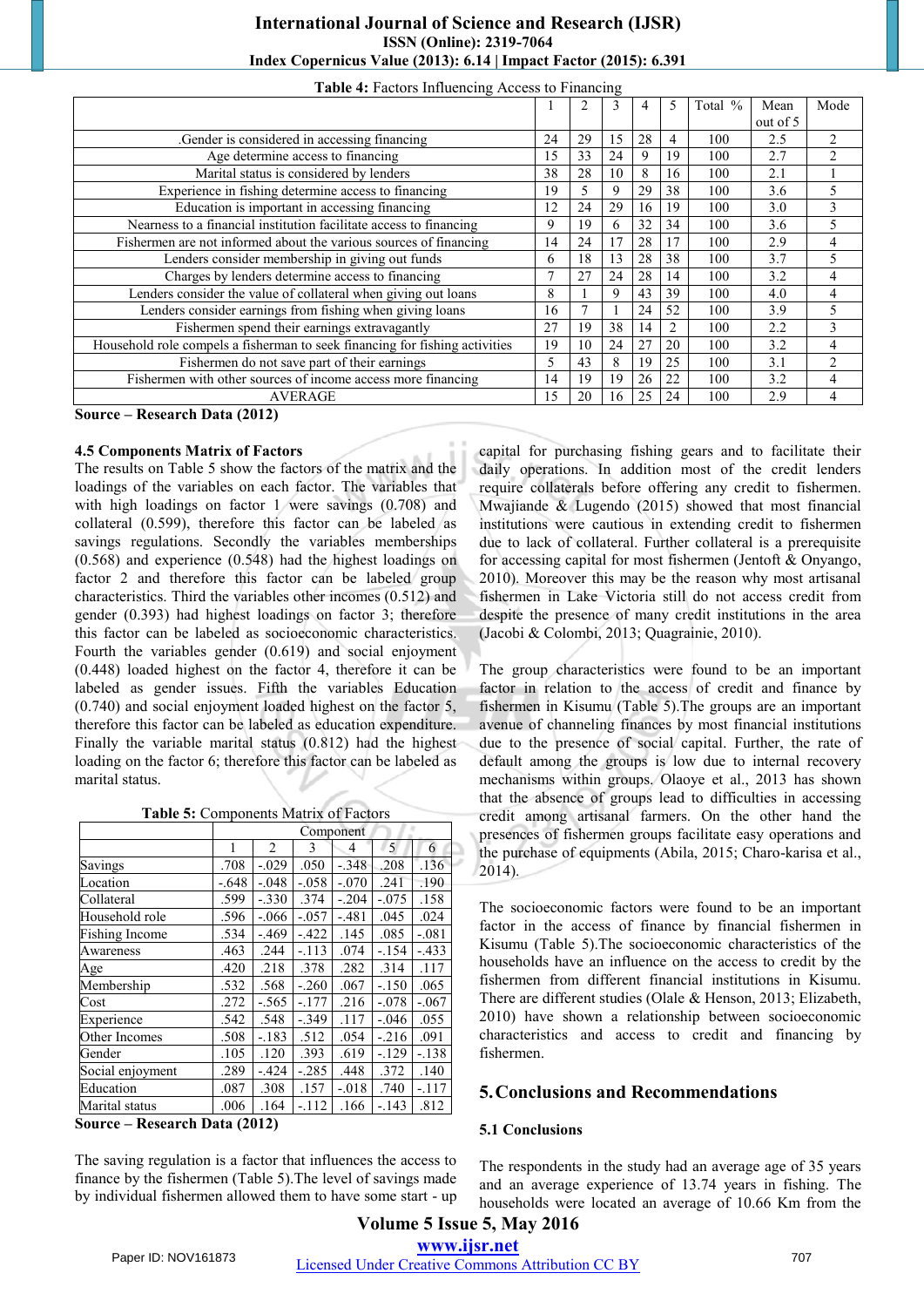#### **International Journal of Science and Research (IJSR) ISSN (Online): 2319-7064 Index Copernicus Value (2013): 6.14 | Impact Factor (2015): 6.391**

financial institutions. Further, 89% of the respondents were male and 82% of them were also married, with most of them having a savings of between Ksh.1- Ksh.1000.On the other hand 69% of the respondents had a weekly income of between Ksh.1-Ksh.6, 000.The main reason for fishing was to get food according to 43% of the respondents and most of them (68%) used finances to purchase fishing equipments.

The main source of capital was own savings according to 49% of the respondents. However 42% of them did not have collateral, while only 22% of the respondents were members of a group that offered loans. Further, most of the members had constraints in receiving credit from financial institutions.

According to the respondents' perception value of collateral (4/5), consideration of earnings by financial institutions (3.9/5) and membership in groups (3.7/5) were ranked as the 3 important issues in accessing finance. On the other hand the factorial analysis showed that: - saving regulations, group characteristics, socio economic factors, gender issue, household expenditure and marital status have an impact on accessing finance. - 1

#### **5.3 Recommendations**

Based on the factors identified from this study Government policies and stakeholders along the fish value chain in Lake Victoria should consider the following areas in their interventions: Women should be encouraged to participate actively in all aspects of the fishing occupation. Funds in form of credit facilities should be made available to women to purchase and own vessels and gears for use in primary fisheries. Financial institutions and the government should be involved in offering trainings, seminars, and exhibitions and shows to boost the fishermen's saving habits for enhanced cash flow and for improved financial management skills. Financial institutions should consider opening more branches along the lake and reducing collateral value in order to enhance fishermen's access to financing. The government should avail funds to the fishing communities through CDF, Youth Fund and Women Fund. These may be cheaper sources of financing for the fishermen. Researchers should advance studies on the factors above and how they affect financing of fishing operations.

# **References**

- [1] Abila, R. (2015). FISH SECTOR DEVELOPMENT STRATEGY FOR Kenya Fisheries Sub-Sector, (August).
- [2] Acquah, H., & Abunyuwah, I. (2011). Logit analysis of socio-economic factors influencing people to become fishermen in the central region of Ghana. Journal of Agricultural Sciences, Belgrade, 56(1), 55–64. http://doi.org/10.2298/JAS1101055A
- [3] Ardjosoediro, I & Neven, D. (2008). the Kenya Capture Fisheries Value Chain : an Amap-Fskg Value Chain Finance Case, (October), 1–50.
- [4] Barreiro, P.L&Albandoz, J. P. (2001). Population and sample. AJR. American Journal of Roentgenology, 177(5), 993–999. http://doi.org/10.2214/ajr.177.5.1770993
- [5] Charo-karisa, H., Munguti, J. M., Musa, S., Orina, P. S., Kyule, D. N., Opiyo, M. A., … Ogello, E. O. (2014). An overview of current status of Kenyan fish feed industry and feed management practices , challenges and opportunities. International Journal of Fisheries and Aquatic Studies, 1(6), 128–137.
- [6] Costello, a, & Osborne, J. (2005). Best practices in exploratory factor analysis: Four recommendations for getting the most from your analysis. Practical Assessment, Research & Evaluation, 10(7), 1–9.
- [7] Daw, T. M., Cinner, J. E., McClanahan, T. R., Brown, K., Stead, S. M., Graham, N. a J., & Maina, J. (2012). To Fish or not to Fish: Factors at multiple scales affecting artisanal fishers' readiness to exit a declining fishery. PLoS ONE,  $7(2)$ . http://doi.org/10.1371/journal.pone.0031460
- [8] Decoster, J., & Hall, G. P. (1998). Overview of Factor Analysis. In Practice, 37(2), 141. http://doi.org/10.2307/2685875
- [9] Fishburn, P. C. (2010). UTILITY THEORY. Theories Series, 14(5), 335–378.
- [10]Frank, M. Z., & Goyal, V. K. (2007). Trade-Off and Pecking Order Theories of Debt. Handbook of Empirical Corporate Finance SET, 1, 135–202. http://doi.org/10.1016/B978-0-444-53265-7.50004-4
- [11]Icraf. (2006). Improved land management in the Lake Victoria Basin: Final Report on the TransVic Project, 98.
- [12] Jacobi, N., & Colombi, A. B. J. (2013). Examining the Potential of Fish Farming to Improve the Livelihoods of Farmers in the Lake Victoria Region , Kenya Assessing Impacts of Governmental Support Athugun á möguleikum fiskeldis til að bæta lífskjör kenískra bænda við Viktoríuvatn - mat á áhrifum. Masters Thesis, (May).
- [13] Jentoft, S., & Onyango, P. (2010). Freedom and poverty in the fishery commons. International Journal of the Commons, 4(1), 345–366.
- [14] Kariuki, M. B. J. (2011). Analysis of market performance:A case of "omena" fish in selected outlets in Kenya. A Thesis Submitted to the Graduate School in Partial Fulfillment for the Requirements of the Masters of Science Degree in Agricultural and Applied Economics of Egerton University, 75.
- [15] KNBS. (2010). Economic Survey.
- [16]Knbs. (2012). Kenya facts and figures 2012. Kenya National Bureau of Statistics, 78.
- [17] Kothari, C. (2004). Research Methodology: Methods and Techniques(Second Revision Edition).
- [18]Kumar, B. G., Datta, K. K., Joshi, P. K., Katiha, P. K., Suresh, R., Ravisankar, T., … Menon, M. (2008). Domestic Fish Marketing in India-Changing Structure, Conduct, Performance and Policies. Agricultural Economics Research Review, 21(1984), 345–354. http://doi.org/hh
- [19]Manach, F. Le, Abunge, C. A., Mcclanahan, T. R., & Pauly, D. (2015). Tenatative reconstruction of Kenya's marine fisheries catch,1950-2010\*. In Le Manach F and Pauly D(eds), 23(2), 37–52.
- [20]Matiya, G & Wakabayashi, Y. (2005). Small Scale Fisheries of Malawi : An Outline of Lake Malombe Fisheries. Mem.Fac.Agr.,Ehime Univ, (May), 3–5.

# **Volume 5 Issue 5, May 2016**

**www.ijsr.net**